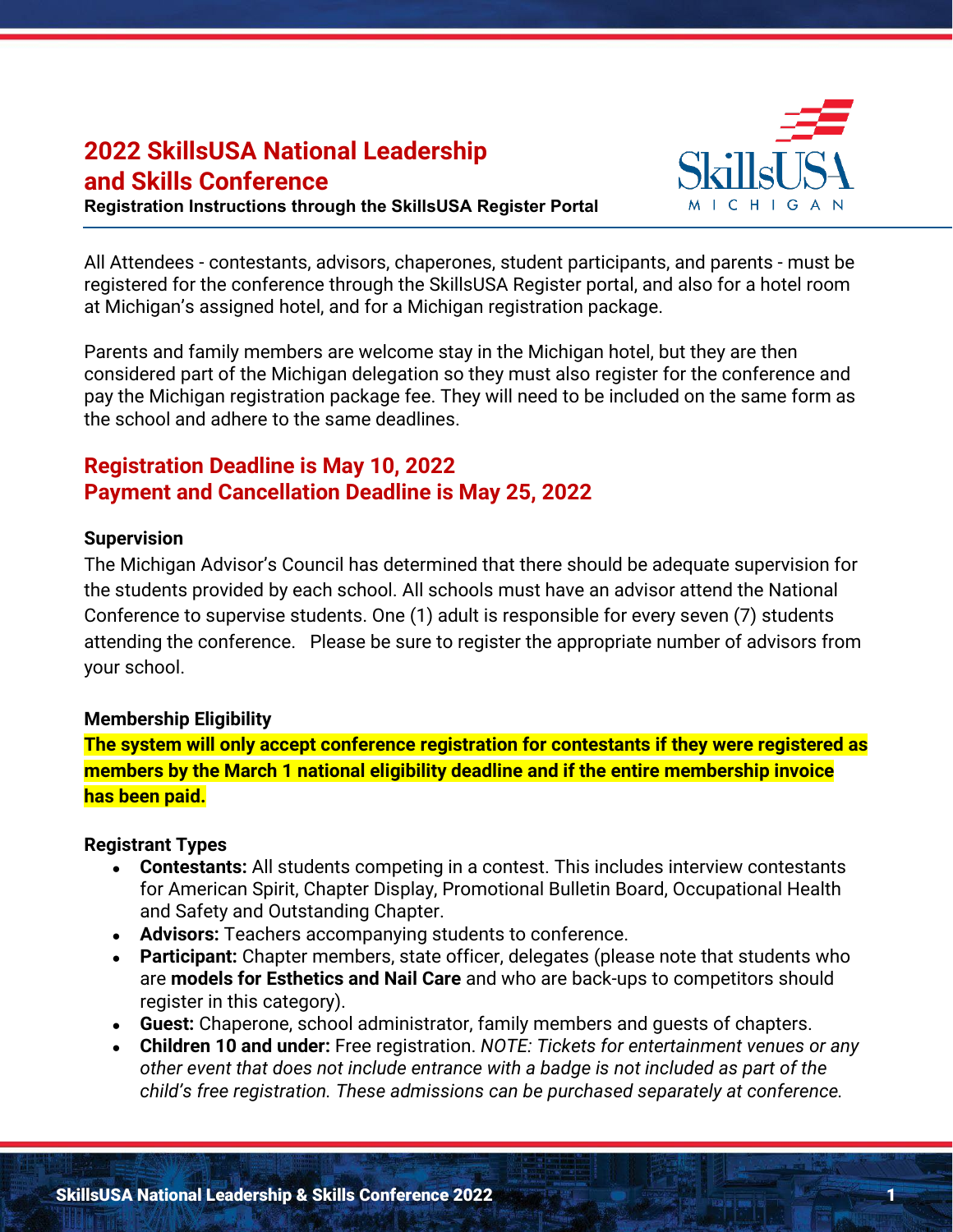## **Registration Steps**

- 1. Log-on to the Conference Registration site using your advisor log-on credentials to register attendees for the National Leadership and Skills Conference (NLSC) at:
- 2. [www.skillsusa-register.org/Login.aspx](http://www.skillsusa-register.org/Login.aspx)**.** Only the advisor or school personnel should be registering attendees.
- 3. Click the tab Conference>My Registrations*.*
- 4. Select the event SkillsUSA National Leadership and Skills Conference in the filter event drop-down menu.
- 5. Watch the short video bottom far-right side on how to register if needed.
- 6. Participants previously registered for past conferences: Click the button Look Up Previous Regs at the bottom of the screen to locate registrations from a previous conference and quickly register for NLSC. *NOTE: This feature will only work if all membership invoices are paid in full for your school.*
- 7. Click the Add Registrant button at the top of the screen to manually register new attendees.
- 8. If attending the pre-conference training: Register for Activate, Leverage and Engage by clicking the event from the dropdown menu in the section Add-On Events. *More information about these trainings and their cost is on pages 5-6.*
- 9. If interested in registering for the Community Service Project on Friday, click on the YES box in the section Add-On Events. *More information about this is on page 4.*
- 10. Once names are added and individual registration records are completed click the **Submit Registration** button to validate your registration information and to issue an invoice if your state is using the invoicing in the system. NOTE: Once a name is added to the site, they are considered registered regardless of whether the Submit Registration button was clicked.
- 11. **Do not forget to also fill out the Michigan Hotel and Package Registration Form if you have not done so already!** *Optional MARTA passes and CityPasses can be purchased on this form.*

## **Conference Registration Liability and Release Form**

Once the name is registered; click the FORM link that is displayed to the left of the name and ensure all fields are completed. It is critical to provide accurate birth dates for contestants, onsite emergency contacts for all participants, and complete the Americans with Disability Act and food allergies sections if applicable. We recommend you print the Conference Registration Form and have the participant verify the information.

- A **blank Registration, Liability and Release Form** can be printed ahead of time and given to the participant to fill out or have a parent sign. Click the tab [Conference](http://skillsusa.org/wp-content/uploads/2015/01/NLSC-Registration-Form-2014-15.pdf) > Conference [Liability and Release Form.](http://skillsusa.org/wp-content/uploads/2015/01/NLSC-Registration-Form-2014-15.pdf) The form should then be returned to the advisor or designated school person to enter the data on the website as mentioned above.
- **Home Addresses:** You must provide a home address for contestants. Contest awards and corporate gifts are mailed to home addresses.
- Emergency contact information is required for all participants.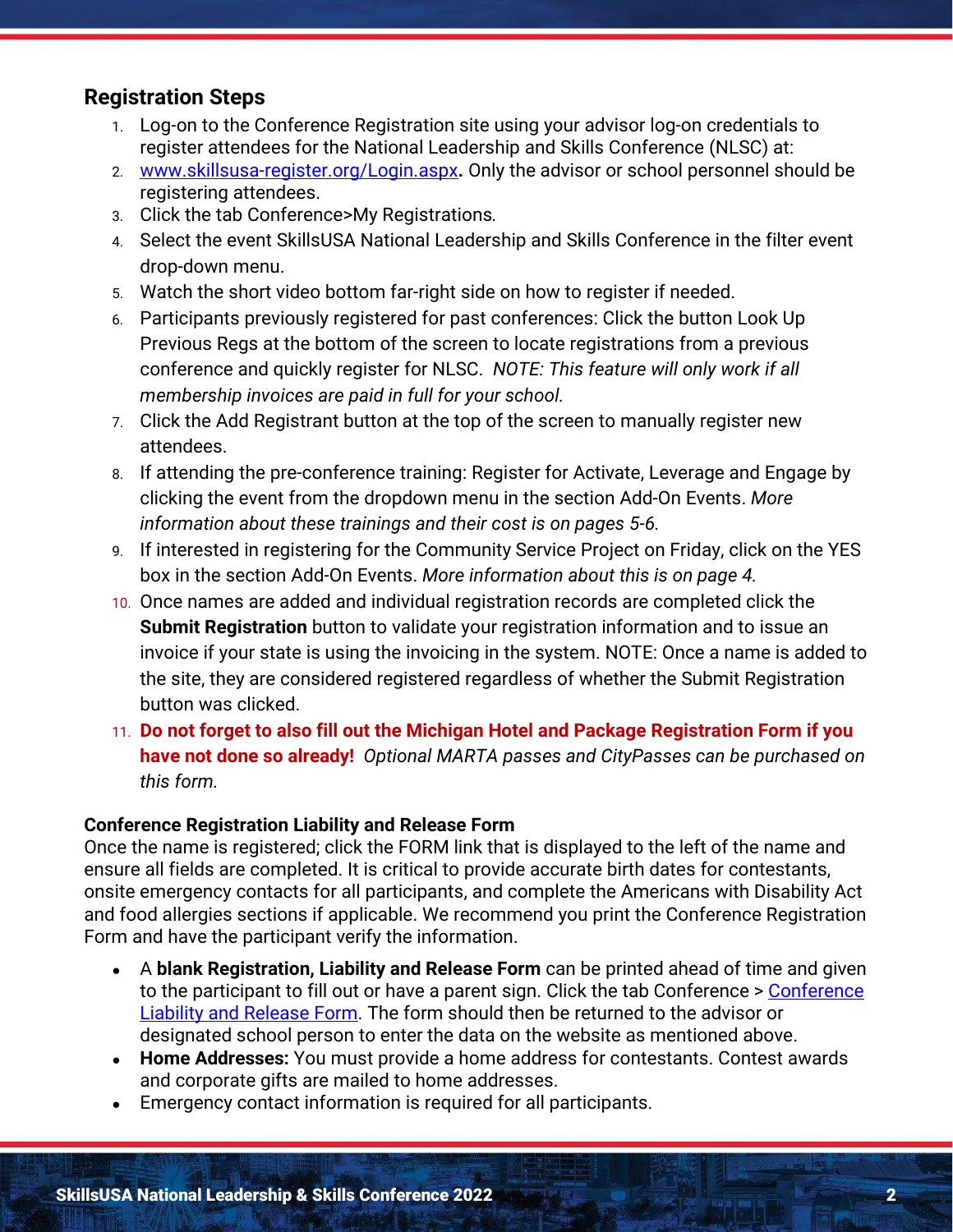## **Michigan Cancellation and Refund Policy**

Schools are responsible for paying for all registrants that cancel after the registration deadline. Drops made after the deadline are not eligible for a refund/credit.

#### **The following applies only to the national SkillsUSA conference registration fee.**

*Hotel refunds may not be eligible for refund if others are still staying in the hotel room. Items in the Michigan registration package and/or optional items (Michigan dinner, registration materials, MARTA passes, CityPasses, etc.) may not be able to be refunded after the registration deadline. Travel may not be able to be refunded, please check your cancellation policy where travel was booked.* 

#### **COVID-19 Cancellation Policy**

For any chapter that is no longer allowed to travel due to school/county or state travel restrictions related to COVID-19, SkillsUSA will accept the cancelation without a substitution/swap if cancelled by the Michigan State Director by Friday, June 19, 2022, before 5 p.m.

 $\triangleright$  To qualify for this cancellation, a supporting letter on the school's letterhead with the administrator's cell phone number must be provided at the time the drop is made, stating when the travel ban was implemented and how long the ban has been in place, signed by the principal or school superintendent. The ban must have been instituted after May 17, 2022. The SkillsUSA national headquarters staff will contact the school administrator directly to confirm the travel restriction and the timeline of implementation.

#### **Individuals exposed to COVID-19 or Experiencing Signs/Symptoms of COVID-19**

It is in everyone's best interest to ensure anyone who feels unwell does not travel to conference. Individuals experiencing signs/symptoms of COVID-19 or who have been exposed to someone with a positive COVID-19 test or who have tested positive within six days of the start of conference on June 20, 2022, should not attend the conference. SkillsUSA will refund the state association if notified of the drop by Friday, June 19, 2022, before 5 p.m. due to COVID-19 illness or exposure.

 $\triangleright$  To qualify for this cancellation, supporting documentation must be provided at the time the drop is made, including official COVID-19 test results along with a signed statement from a parent or guardian, if the student is under the age of 18, along with a statement of confirmation from a medical professional.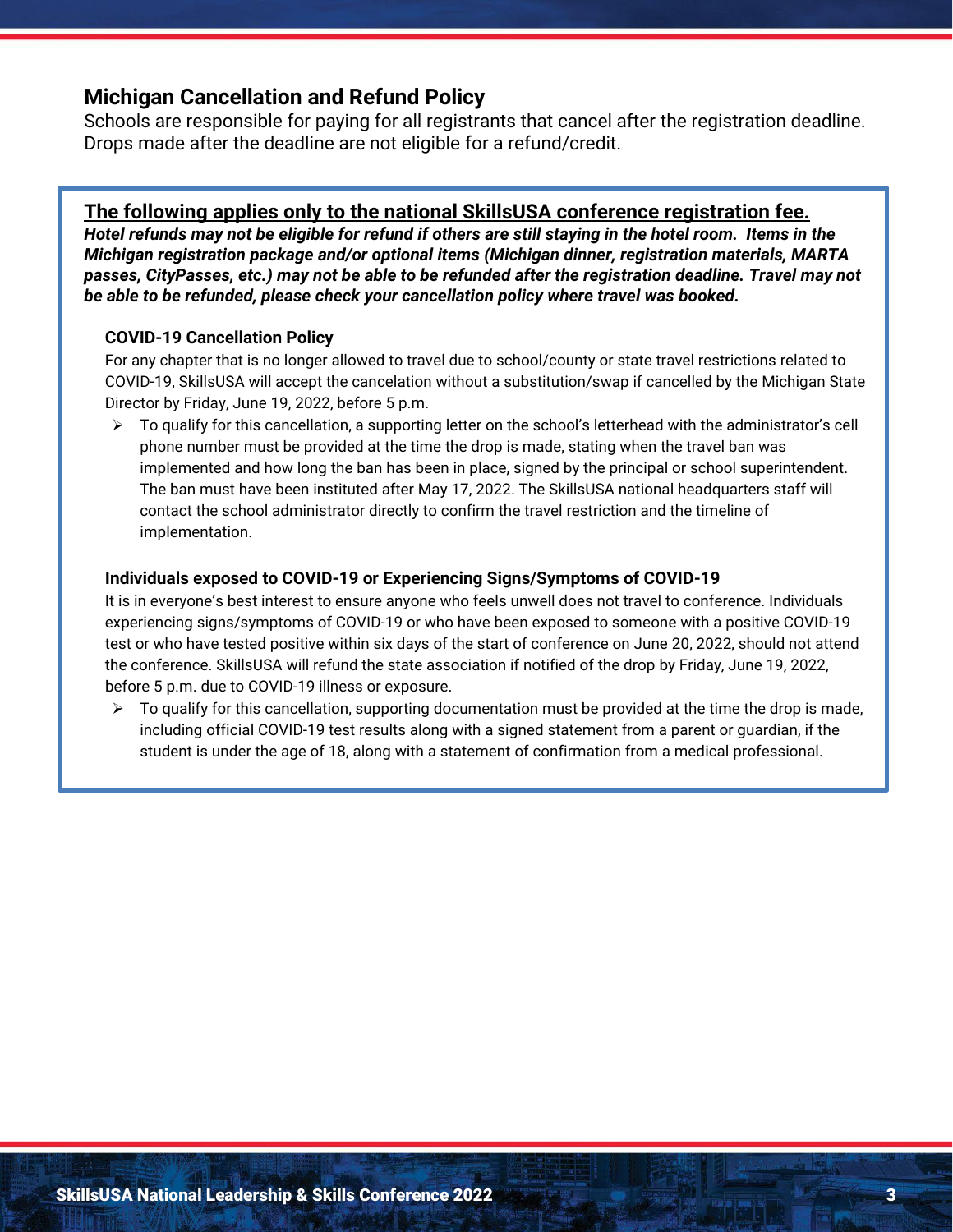## **Community Service Project**

On Friday, June 24 at the National Leadership & Skills Conference, SkillsUSA students will apply their skills and provide service to the Atlanta community by participating in the SkillsUSA "Build Skills – Do Good – Complete the Cycle" community service project. The student participants will assemble bikes which will be presented to local children.

The day of service will begin with a kickoff rally for attendees and business partners at 9 a.m. in the Georgia World Congress Center. Beginning at 9:30 a.m. and lasting until 12:00 p.m., student participants will work in teams to apply their skills and carefully construct two children's bicycles. This will be a fantastic ending to conference week as 400 students, advisors and partners work to give back to the Atlanta community.

Students and advisors who would like to register for the Community Service Project will do so in SkillsUSA Register. Under "Add-On Events," users will click the "Yes" button next to the question "Participate in Community Service Project on Friday?"



A live link to a list of contests that are unable to volunteer for Community Service due to their required contest debrief can be found [https://bit.ly/35wGYgE.](https://bit.ly/35wGYgE) Additional details about the service project will be shared closer to NLSC on the SkillsUSA website.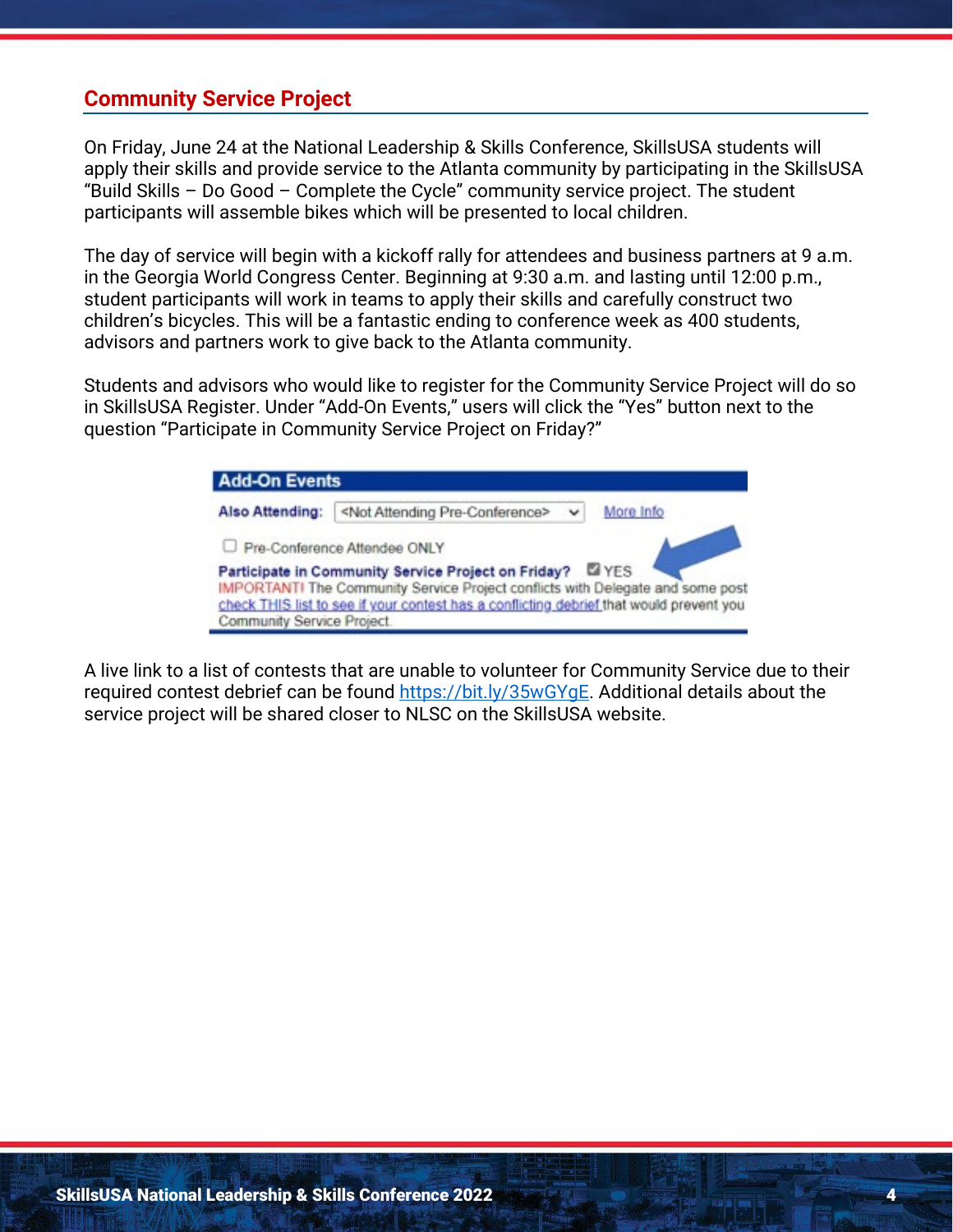# SkillsUSA National Leadership & Skills Conference 2022 5

## **Activate, Leverage and Engage (Pre-NLSC Conferences)**

#### **General Information**

#### **Dates and Times:**

Saturday, June 18 – Monday, 20, 2022 *Lunch provided daily.*

#### **Registration Information:**

\$165.00 per participant Register through SkillsUSA Register

## **Activate for Chapter Leaders** *[\(Update and Schedule\)](https://skillsusa.egnyte.com/dl/JyxEPWdT7A)*

Activate is a two-and-a-half-day, high-energy leadership conference that is open to all middle school and high school SkillsUSA student leaders. The  $\circ \circ \circ \bullet \bullet \bullet$ conference focuses on developing the following SkillsUSA Framework skills for use in achieving the local program of work: Leadership, Service Orientation and Planning, and Organization and Management. Activate is open to members looking to take their leadership to the next level.

Activate helps achieve the SkillsUSA mission by ensuring that chapter leaders can:

- Demonstrate basic project management skills as defined by SkillsUSA.
- Implement appropriate Leadership, Service Orientation and Planning, Organizing and Management skills as defined by SkillsUSA to accomplish chapter goals related to the local program of work.
- Compare and contrast national servant leaders to identify ways they can use these positive leadership traits to serve others.

## **Leverage for State Officers** *[\(Update and Schedule\)](https://skillsusa.egnyte.com/dl/i05rmkJh8O)*

Leverage is an intensive leadership experience open to SkillsUSA's state officers and designed to develop targeted SkillsUSA Framework skills as they relate to the role of a state officer's service: Leadership,

Communication and Job-Specific Skills. Leverage provides state officers with high-energy leadership training that focuses on individual leadership skill development, building teams and communicating effectively. State officers will practice facilitation techniques that will take their skills to the next level at their Fall Leadership Conference. Count on Leverage to have a lasting impact on your state officer team.

Leverage helps achieve the SkillsUSA mission by ensuring that state officers can:

- Develop and practice the Leadership, Teamwork, Communication, and Job-Specific Skills applicable to a variety of situations in their officer team and with stakeholders they serve.
- Communicate effectively about career and technical education and SkillsUSA through the development and articulation of a SkillsUSA Framework Story.
- Engage SkillsUSA members in effectively learning about career and technical education and the SkillsUSA Framework skills through high-quality facilitation skills.
- Fulfill individual and team commitments by defining individual roles within the officer team.
- Define their role as a state officer and develop skills to fulfill the role.